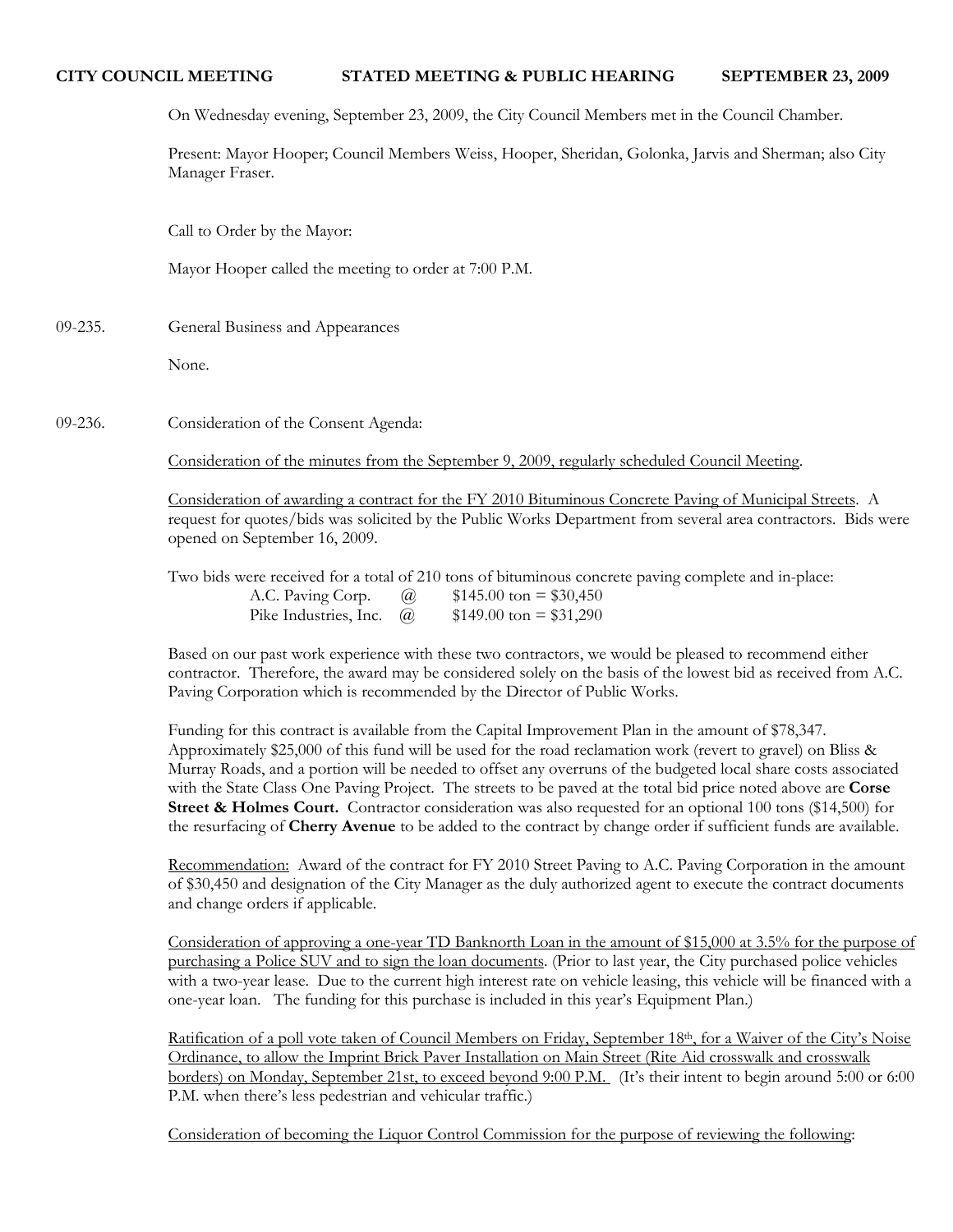Ratification of a poll vote taken on September 18<sup>th</sup>, for permission to issue Catering Permits to Vermont Hospitality Management, Inc., d/b/a New England Culinary, for Receptions/Dinners scheduled for Monday, September 21<sup>st</sup>, and Tuesday, September 22<sup>nd</sup>, from 5:00 to 8:00 P.M. at National Life's Hopkins House.

Applications for Catering Permits from Vermont Hospitality Management, Inc., d/b/a New England Culinary Institute, for Receptions/Dinners on Saturday, September 26<sup>th</sup>, from 1:00 to 4:00 P.M. at College Hall on the Vermont College of Fine Arts Campus, and on Saturday, October 3rd, from 4:00 to 10:00 P.M. at the Chapel and Wood Art Gallery on the Vermont College Campus.

Applications for Catering Permits from Yebba, Inc., d/b/a The Abbey Pub and Restaurant, for Cocktail Receptions on Friday, September 25<sup>th</sup>, from 4:00 to 9:00 P.M. at 136 State Street; and on Thursday, November 12th, from 4:00 to 9:00 P.M. at 115 State Street.

## Approval of payroll and bills:

General Fund Warrant dated September 9, 2009, in the amount of \$322,687.01 and \$916,879.77. Community Development Agency Funds dated September 9, 2009, in the amount of \$2,600.00 and \$4,000. Payroll Warrant dated September 17, 2009, in the amount of \$142,054.39.

Council Member Sheridan request that the item on the financing of the Police SUV be removed from the consent agenda to be considered separately.

Motion was made by Council Member Sheridan, seconded by Council Member Weiss to approve the consent agenda after the removal of the item on the financing of the Police SUV. The vote was 6-0, motion carried unanimously.

09-236a. Consideration of approving a one-year TD Banknorth Loan in the amount of \$15,000 at 3.5% for the purpose of purchasing a Police SUV and to sign the loan documents. (Prior to last year, the City purchased police vehicles with a two-year lease. Due to the current high interest rate on vehicle leasing, this vehicle will be financed with a one-year loan. The funding for this purchase is included in this year's Equipment Plan.)

> Council Member Sheridan asked if they ever considered taking this out of the reserve fund instead of paying interest on a loan.

Finance Director Gallup said the city had been leasing for two years and they buy one every year. This was for two-year leasing which is what they had been doing previously for the last two years. She would love to just buy one car a year because right now there is half of one vehicle in the budget and another half of another vehicle in the budget. It's that leap of \$10,000 to \$15,000 extra to get on schedule where you just buy one vehicle a year and pay for it. The reason they are doing loans is because the leases for equipment went up to 18% last year with the credit crisis. They just said no to everybody, including municipalities. She went to TD Banknorth and a couple of other banks and asked if they could give them a one-year loan for \$15,000 and they said they would do it for a lower interest rate. She would love it if they didn't finance their vehicles because they do buy one a year and it would be easier to just pay out for one rather than financing for two.

Council Member Golonka said he agreed with Council Member Sheridan. By buying it they would be saving 3% interest.

Finance Director Galllup said they would just have in the police budget a bigger number than what they budgeted. She said at the end of the year if she is \$15,000 over budget in expenditures she can point to that and say the Council told them to use the fund balance.

City Manager Fraser said they are saying to pay for the whole thing now and then just budget for one car instead of having the overlap. He believes the Council is saying they should borrow the money from themselves.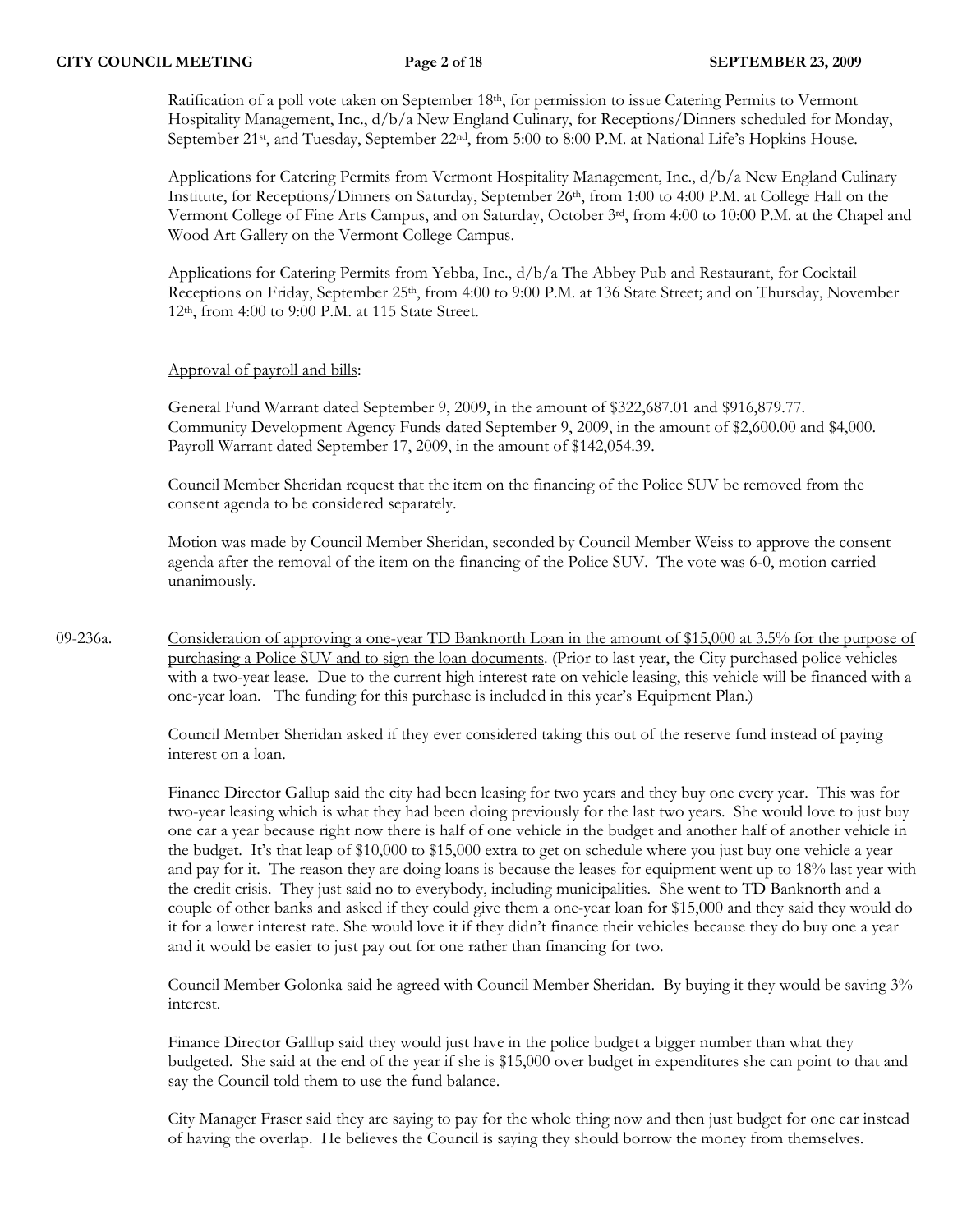Mayor Hooper said just to be clear they are talking about two different things. During the budgeting process the Council may want to have a conversation about getting on a schedule of paying for one vehicle on an annual basis.

Finance Director Gallup said it will hurt this year and next year they could have the usual \$20,000 to \$30,000 we have to purchase a vehicle and not have an increase in the budget.

Mayor Hooper said her only question with this is paying back the fund balance. How do we accomplish that?

Finance Director Gallup said they wouldn't. They would be taking it out of the fund balance.

City Manager Fraser said the other option would be that next year in the budget instead of having \$20,000 there would be \$40,000. This way they would keep the budget the same for next year and just pay for it now out of the reserve.

Mayor Hooper said they budgeted in this fiscal year \$7,500 for half of it so they would only be taking \$7,500 out of the fund balance.

Finance Director Gallup said it is almost a \$30,000 vehicle.

City Manager Fraser said they aren't talking about a large sum of money here and talking more about changing the way the city buys its cars.

Mayor Hooper inquired if they just used the fund balance for something else.

City Manager Fraser said it was money they set aside two years ago for that purpose.

Mayor Hooper said it makes sense to her but it isn't a piggy bank.

Council Member Hooper asked if the question was to buy a vehicle outright with the fund balance instead of borrowing the money.

Finance Director Gallup said \$15,000 is in the budget and the car costs \$30,000. We need to finance \$15,000. In the budget there is another \$10,000 for the second half of the car they purchased last year.

Motion was made by Council Member Sheridan, second by Council Member Golonka to use \$15,000 from fund balance instead of borrowing \$15,000 for the purchase of an SUV for the Police Department. The vote was 6-0, motion carried unanimously.

09-237. Reappointment of Lucia Bragg as one of the Ex-officio Youth Members to Montpelier's Planning Commission.

 V.A. On February 20<sup>th</sup>, 2008, Council voted to approve the Planning Commission's recommendation to allow two exofficio youth members (ages 15-18) to the Planning Commission for renewable one-year terms.

Ariana Lewis has notified staff that she chooses to step down; Lucia Bragg would like to be reappointed.

Staff has asked Ms. Bragg for her assistance in recruiting another student to serve as the other youth member.

Recommendation: Appoint Lucia Bragg to another 1-year term as an Ex-officio Youth Member to Montpelier's Planning Commission.

Mayor Hooper said the Council Members also have a letter that came in from Louie Cecere who has expressed an interest in the position. There are currently two openings and two applicants.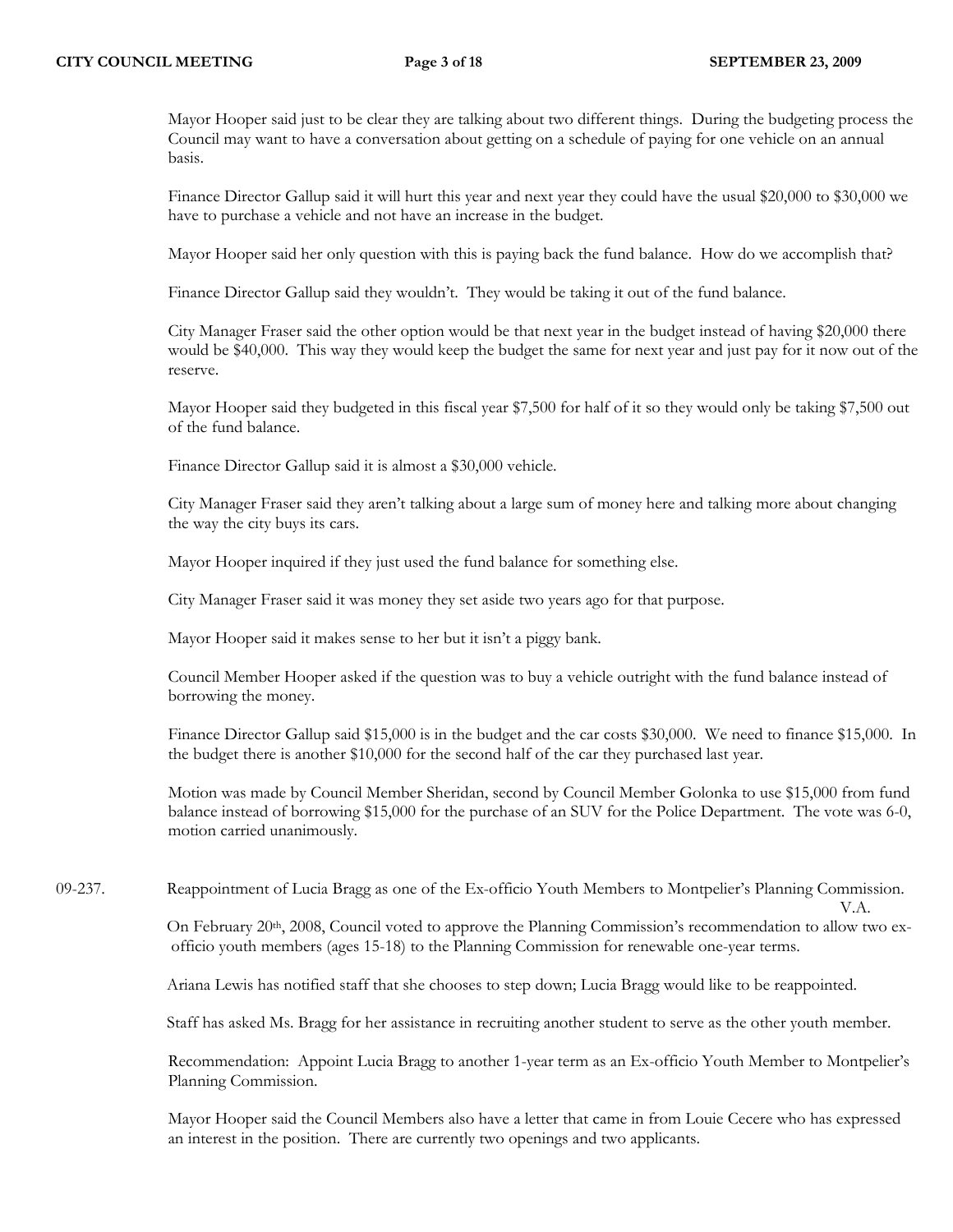Council Member Jarvis moved they reappoint Lucia Bragg and appoint Louie Cecere to the Montpelier Planning

Commission as Ex-officio Youth Members. Council Member Sheridan seconded the motion. The vote was 6-0, motion carried unanimously.

09-238. Consideration of a proposal from William & Sandra Ricker, owners of real estate at 174 Main Street, for acquisition of land for the purpose of access to the east side of their duplex property. V.A.

This access was restricted with the installation of a fence as a part of a Main Street School playground project.

Recommendation: Receive details from Mr. Ricker and/or his legal counsel; discussion; direction to them and/or staff.

William and Sandra Ricker,Steve Burkholder, owner of the property on the other side of the access and School Board Chair John Hollar were present for this agenda item.

Mr. Ricker presented a brief history of what had been involved. He also provided pictures of the property for the Council Members review. In 1987 they purchased the property at 172 Main Street. Mr. Burkholder is the owner of the property at 176 Main Street. The city bought the property they are talking about back in 1982. About 15 months ago they got excited because there was talk about moving the house at the rear of 174 Main Street up to the front. When that fell through they were relieved and he received a notice in the mail that was going to be acted on. At the same time that was acted on the school playground was also acted on. In August of last year Mike Pitonyak from Capital Earth Moving was out there and put up a fence so the basketball wouldn't come on their property. He talked to Don Lorinovich, head of Facilities for the School Department, and told him they had been accessing the east side of their property and have always gone off Scribner Place and around because the curb cut on the other side is owned by Steve Burkholder.

He told Don Lorinovich they were going to need a right-of-way because it is in their deed and that had been violated. Don said he would go ahead with that. Their letter to him was dated October 30th and then it got into the Christmas season and they ended up going to Florida. Mr. Ricker said he called his attorney, Jim Palmisano, in February and he told them that Don had retired. At the same time the Superintendent of Schools was going through health problems so he decided not to do anything until he got back to Vermont in May. When they got back in May the school's attorney Phil Zalinger and Phil took umbrage of what they were trying to do. He asked Steve Burkholder about the possibility of buying the property and then talked to John Hollar. John subsequently took it up with the School Board and in July the School Board approved an appraisal and was considering selling it to them. He talked to Mayor Hooper in July who said this was a city matter and not a school matter. That is why they are in front of the Council tonight.

Mr. Ricker reviewed the individual pictures at this time. They have always accessed off the west side to come around and go in. Once the fence went up that was no longer an option. When they were able to do it that way they could park on their own property. He is sure they encroached to a degree on the school's and city's land but they had enough room. Now when they go in from the east side they have to go in perpendicular to the house because they can't swing around and come in. Essentially, they are parking on school or city land In the letter dated September 9th from Jim Palmisano to him and Sandy he summarizes what he said to Phil Zalinger on May 18<sup>th</sup>. At the time the city purchased the property, which was in 1982, the access to the east side of his property had been going on for many years prior to that. His understanding is that granted a prescriptive easement. That wouldn't have been if the city had owned the property all of that time because there is an exclusion on the city. Since it had been privately done, even though the city purchased it there is still an easement there. If there was an interpretation of the deed that could be ambiguous, this prescriptive easement enhances his case. What they want is to purchase that property.

John Hollar, School Board Chair said he brought this issue to the board. Lynne Ribolini the Facilities Director has looked at it and their conclusion is they don't see that this conceivably could be useful property for school purposes so they would support Bill Ricker's proposal to purchase the property from the city. This property is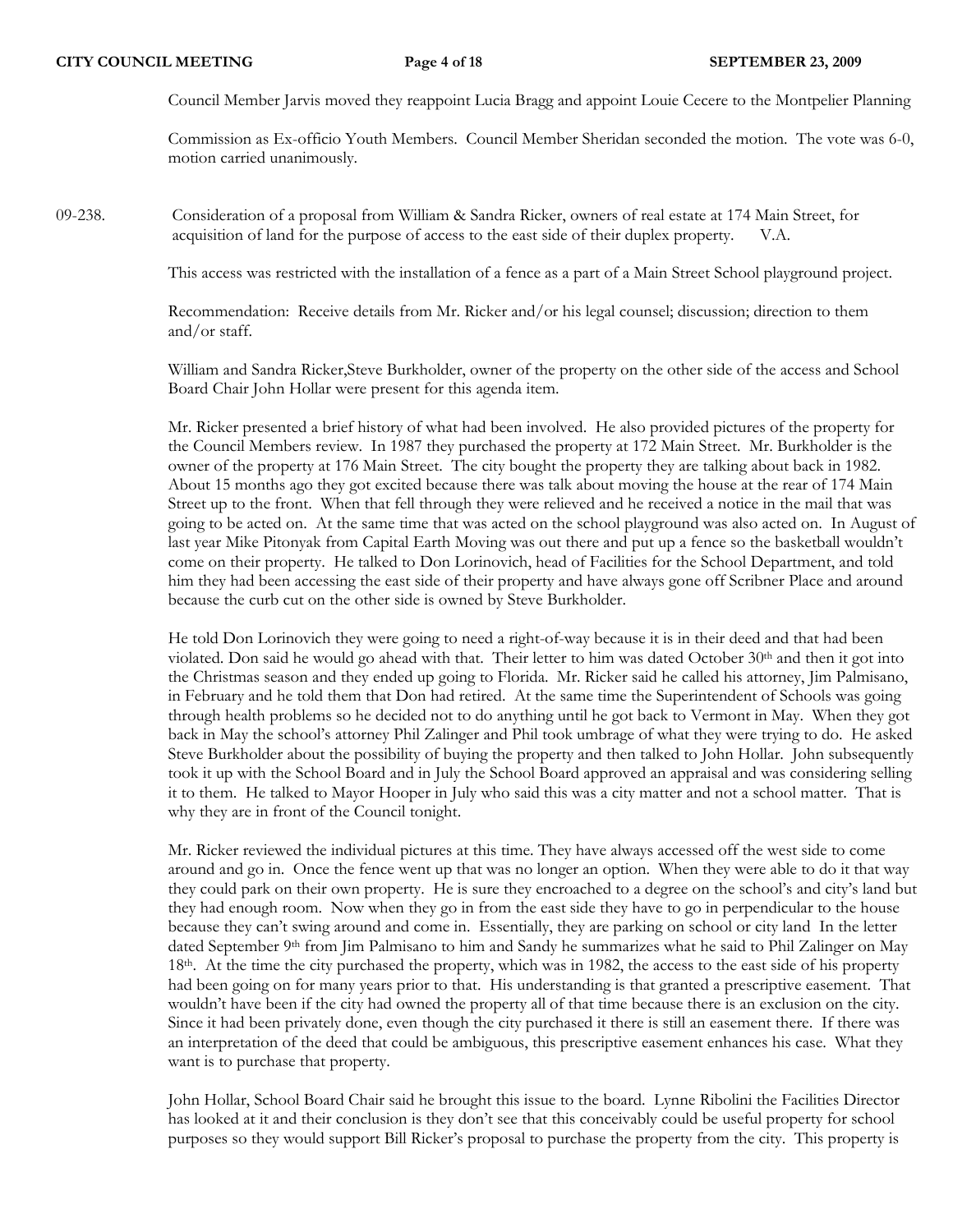on the opposite side of the fence that has been put up. Unless the school at some point could use the whole lot, including the house, he doesn't see that it could be useful for the school, and certainly not any time in the near future. Even for the long time unless you had the entire parcel he doesn't see how it would be useful. They

would support the proposal and really don't have any concerns about it. The School Board did discuss it, but as

Mayor Hooper pointed out, this is really the City Council's determination, but they would support Mr. Ricker's proposal.

Mayor Hooper said she presumes Mr. Ricker's proposal is to purchase the entire property and she would like to know if Steve Burkholder has a point of view on this because his property is also affected.

Mr. Ricker said he is receptive to going in with them to purchase the property together.

Mayor Hooper said as Bill Ricker notes, and one of the concerns she raised with him, and she appreciates that the school has no use of this property she is concerned for the overall obligation to the property. If this were not in school use, at some time in the future would giving up this parcel of the school property not allow the city to use the property for some other use? There has been speculation they could use this for senior housing or other sort of use that fits in with the building and they might need additional access into the property. This is a logical way to go in. There are potentially other ways into the property from the north side of the school building, but it is a very quiet residential street as opposed to being something right on Main Street so she is concerned about closing off that access. You will note in the school attorney's response to the Ricker's attorney that he suggested something that would be renewed annually. She has wondered about a solution that kept the city as an owner of that property but granted an easement to both property owners so they could have their parking.

Council Member Jarvis said a license would be revocable.

Council Member Golonka asked why the city doesn't just maintain an easement. Mr. Palmisano recommended that if the city does sell it they could just maintain an easement. If we sell it we can get it back on the tax roles. He does see the concern about the fence. It went right up to where the driveway used to be so it did take away a right that was part of the deed without compensation or consideration. He thinks they have a duty to respond to that. He is willing to consider selling it if that would solve the problem and they don't have to go to court or legal proceeding to review this, which it sounds like where it is headed if we don't do this. Obviously, there are issues with the prescriptive easement that he doesn't want to litigate over.

Mayor Hooper said she doesn't know if there is a dispute over the deed or the boundaries, but it seems pretty obvious where the boundaries were and we just put our fence on where the boundaries are.

Council Member Golonka said he recalls there was a street there when the old house was there. It was all playground that was used by the school, but it is up for interpretation. He is concerned about a right that we potentially have taken away and this would be one way of preserving it.

Council Member Weiss asked Mr. Ricker if the property under discussion in any way appreciate or depreciate the value of the apartment house.

Mr. Ricker replied it would devalue the apartment house considerably. He wouldn't be able to sell it if he didn't have some type of a right-of-way. He needs a right to park and a curb cut. He needs those things in order to keep his property value the same as it is today. If they purchased the property in conjunction with Steve that would keep his property value where it is today. If he purchased the property totally it probably would enhance his value.

Council Member Sheridan said he agrees with Tom. He thinks we can have our cake and eat it too. We can put it on the tax roles and ask for a right-of-way so if we have to get through there in the future. He would imagine it would be a driveway shared by three people – the city, Mr. Burkholder and Mr. Ricker. It should be sold at the appraised value and no deals.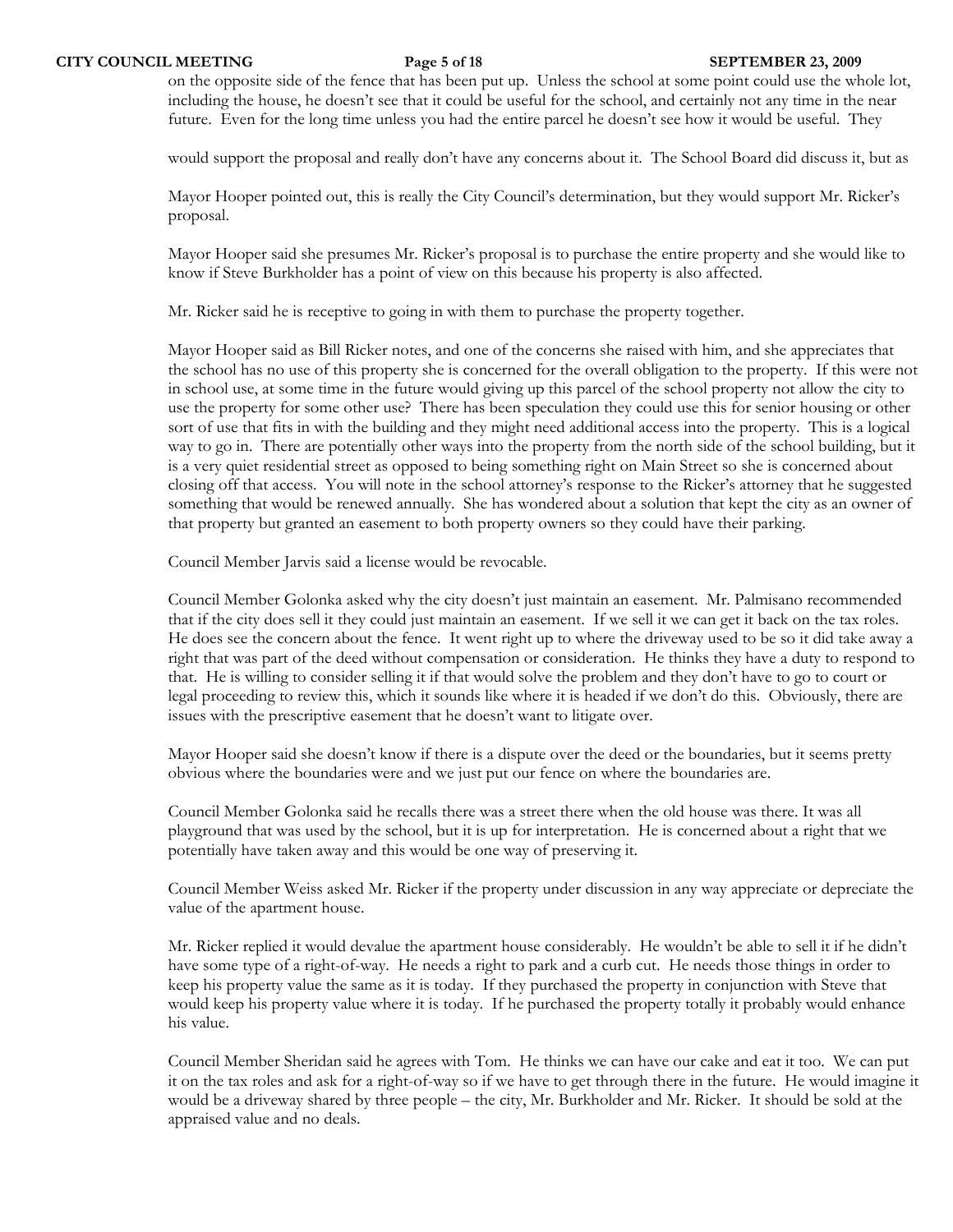Council Member Jarvis said she certainly understands the thought about how they might use it in the future, but she remembers when they were talking about moving that old house forward that there were serious issues in terms of sewer lines that would provide significant barriers to developing that lot in the future. If we really need to look out for what the city's interests are and how we might use the lot, then access is our main concern.

Council Member Weiss asked Mr. Hollar if there was any way in which this property belongs to the school system that the Department of Education would fuss about the fact they are not meeting land standards.

Mr. Hollar said this property is really not a functional part of the school land, so he doesn't think there is any chance that the Department of Education will have any input on that.

Mayor Hooper said she is concerned about potential future uses of the property and access. Obviously, another use of it would probably require additional parking concerns and there would be concerns about the impact on the neighborhood of any change of use to that property. Potentially dozens of people living in the neighborhood would be concerned about parking and the use of the property in general. She just doesn't want the Council to do something that ties our ability to use the property to its fullest use in the future. She thinks it is terrific that everybody is working hard to figure out how to meet the needs of our citizens and also trying to figure out how to get some tax value out of it. She wants to be careful about giving up use of the land today for a small tax value when we might have uses into the future. We need to carefully consider the other alternative, which is just retaining the land and deeding the easements to adjacent property owners so they have accomplished all they want. It probably doesn't add to the value as much to their property as owning it outright would, but they have maintained the city's interest in it. She doesn't know if they need to talk with somebody who has more expertise in property values or real estate to give some guidance on it, but she is worried they would be giving up something of much more value than whatever we would get back in terms of cash value they will receive today.

City Manager Fraser said if we put easements on the property it will restrict its future use because we have to respect the easements and they are still going to be able to drive in. Even though we own the land we have functionally reduced the amount of land available for anything like parking unless the city were to buy out those easement rights in the future. If you are talking about going that route you are still putting a restriction on the property.

Council Member Sherman said she recalls when we had a prior sale of some city land we were asked to have a public hearing, i.e. the Marvin Street sale.

City Manager Fraser said he doesn't think they are going to sell it tonight. The question is, what direction do you want us to follow? There is a process we have to follow to sell public land.

Council Member Sherman inquired if another curb cut would be required. Would there be an easement next to your property?

Mr. Ricker said he wasn't involved. He would either have to make a deal with him or have a curb cut.

Mayor Hooper said there is one there already.

Mr. Ricker said it is on Steve's property.

Motion was made by Council Member Weiss, seconded by Council Member Golonka that the City Manager be empowered to initiate the process for selling of the property in question to the Rickers, et al.

Council Member Jarvis asked if he would accept an amendment of retaining an easement.

Council Member Weiss replied no.

Council Member Sheridan said he would vote against it.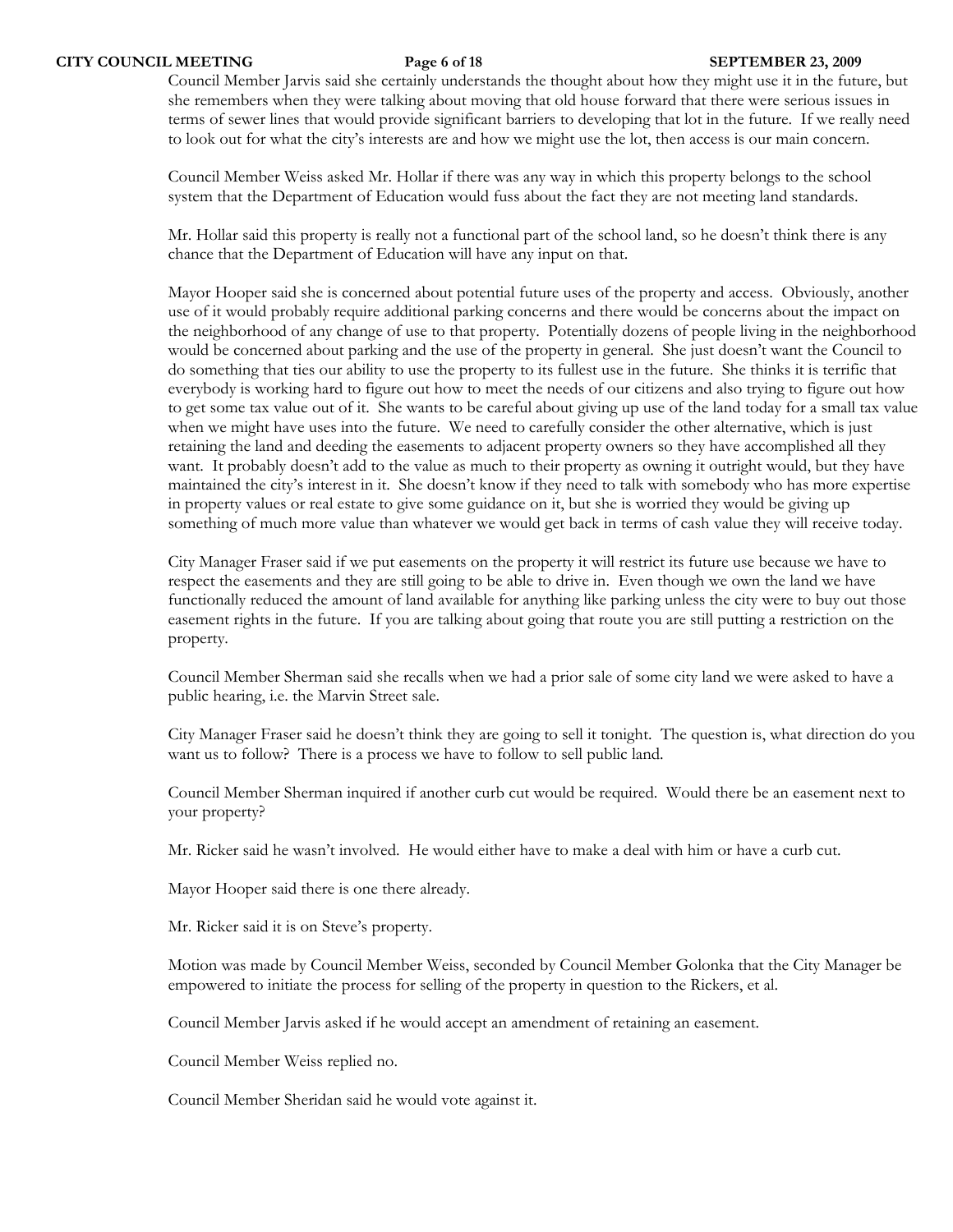### **CITY COUNCIL MEETING Page 7 of 18 SEPTEMBER 23, 2009**

Council Member Jarvis moved to amend the motion by saying that the city will retain an easement for ingress and egress to the back of the property. Council Member Sheridan seconded the motion.

Mayor Hooper called for a vote on the amendment. The vote was 5-1 with Council Member Weiss voting against the motion.

Council Member Weiss asked if at a prior meeting the Council gave away a piece of city property on North Street to somebody who needed additional driveway space.

Mayor Hooper said that was down on North Franklin Street.

Council Member Golonka said it was at the last Council meeting, and the issue was that since that was the only person who could use this were the adjacent property owners, and he thinks applies to this at all.

City Manager Fraser said they had actually adopted a policy. One of the key issues is if there are no other people involved. Presumably, if there is an easement across then that devalues the lot as an independent lot.

Council Member Weiss said he doesn't see the difference. If it is a piece of municipal property and the Council votes to let somebody have it he doesn't remember anything about process or public hearings.

Council Member Jarvis said at the last one the city didn't give them any property but a right-of-way. Here we are talking about selling property and retaining a right-of-way.

Mr. Burkholder said any right-of-way or easement would it have to meet certain engineering guidelines? Will the physical property have to change once this transfer takes place?

Council Member Jarvis said not unless and until it was actually used. It would be something kept in our pocket and if one day they wanted to use that ability it would be there.

City Manager Fraser said the way the motion was worded was that the city could work that out administratively without coming to a public meeting and trying to sort it. We can sit down with Public Works staff and sort it out. If there are issues they can always come back to the Council and say they may have to have a shared rightof-way. If the motion succeeds the way it is worded now he is authorized to work out the details.

Sandy Ricker said since 1987 when they purchased the property the school has been extremely accommodating in allowing them to use their property for her kids to play ball. They always took care of the property and mowed the lawn. It has provided two of her grandsons with paying jobs.

Council Member Sheridan said just having dealt with a neighbor incident it is a pleasure to see two neighbors work together in harmony to try to come to a solution.

Council Member Weiss said if the motion as amended passes will the expectation then be that the Rickers will purchase property with an easement.

Mayor Hooper said something will happen between those two property owners. The easement is between whoever buys the property and the city. She would presume that whatever easement was placed on it for the city's benefit would restrict any sort of permanent use or no structure could be built on it. It would have to be maintained as a right-of-way and it would also have to be wide enough to accommodate potential future uses in terms of access to that property.

Mayor Hooper called for a vote on the original motion as amended. The vote was 5-1, with Council Member Weiss voting against the motion.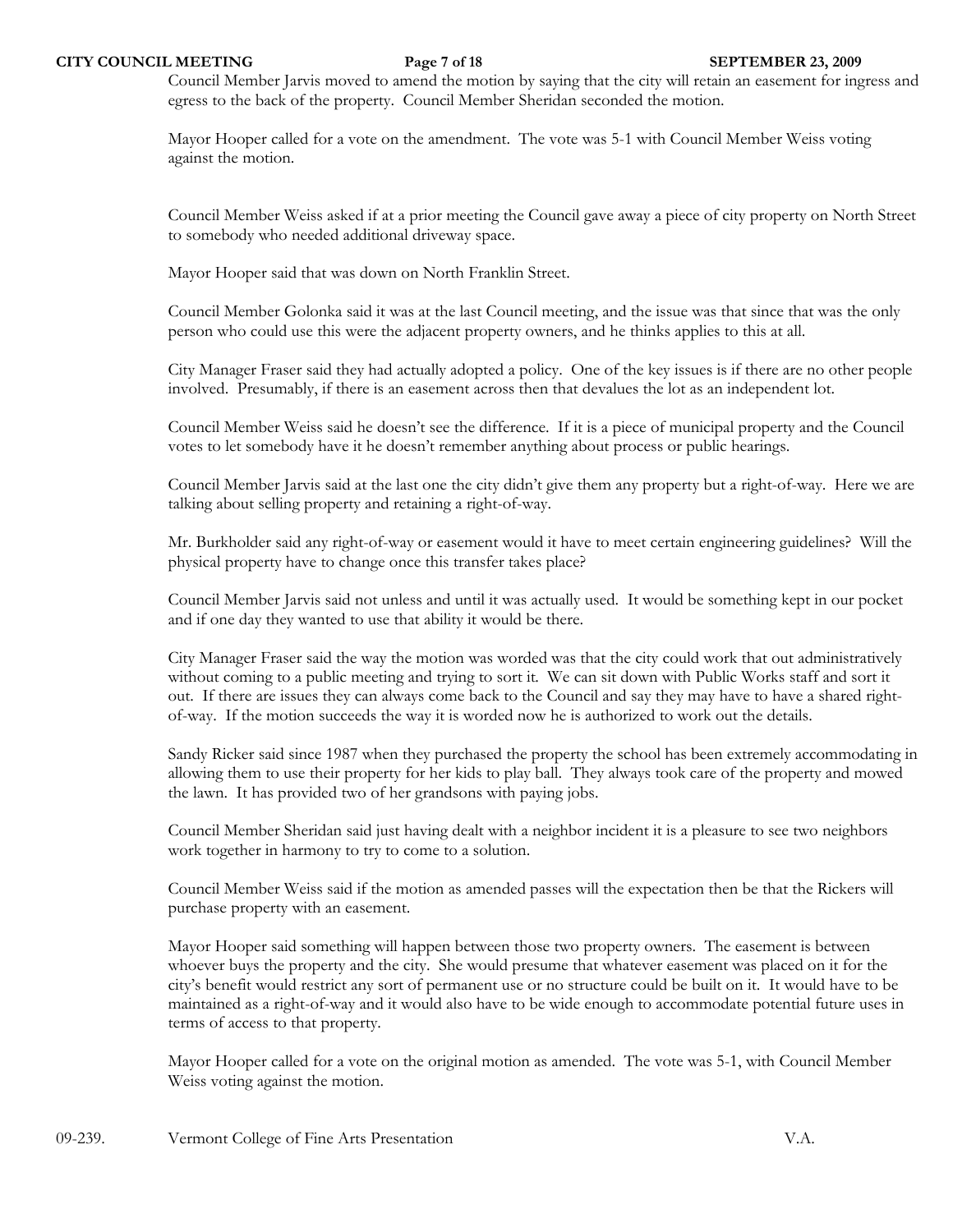Tom Greene, President of the Vermont College of Fine Arts, will update the Council on the College; he will also be requesting that the City support the installation of a *"Supplemental Guidance Sign"* on Interstate 89, at Exit 8, for the college.

Recommendation: Receive presentation and consider supporting installation of the sign.

Mayor Hooper said the Vermont College of Fine Arts is interested in pursuing a supplemental guidance sign on Interstate 89. One of the steps of the process is to ask for the City to support that application. She suggested to Tom that this would be also a nice opportunity to tell the Council a little bit about what is going on up on the hill.

 Mayor Hooper noted for the record that she is a member of the Board of Trustees of the Vermont College of Fine Arts and she doesn't see there is any conflict. She doesn't intend to recuse herself.

Tom Greene said in two weeks they are going to be celebrating the 175th Anniversary of Vermont College. Of course, it has been in Montpelier only since 1868 and started in Newbury, Vermont 175 years ago. There were many times in its history when its future as an institution has been gravely in doubt. Most notably, for him was in 2006 which was the last time he appeared before the Council to talk about the College. That year was the first time he had ever mentioned the Vermont College of Fine Arts and there was a group of people here who met to talk about the future of the college when Union Institute & University announced they were going to sell the college and their options were really on the table which meant for the first time since 1868 there was the distinct possibility that the college would not be in continuous educational use.

They have made tremendous progress since then. They became an independent college last year. They completed a very successful first year of operations and now are into their second year. They had the resolute naïveté to start a college during a recession and nonetheless it has worked out. Their story as an institution and becoming an independent college and having for the first time since 1972 the college on the hill both managed locally but with a vision that firmly says they will always be anchored in Montpelier, Vermont is really a community story as much as it is a college story. They have been humbled and overwhelmed by the amount of support they have received from the City of Montpelier and the larger Vermont community. They have built a Board of Trustees that mirrors the vision of what they are trying to accomplish, which is a board that is both national in scope but really anchored here in Vermont. There are a lot of prominent Vermonters on their board. Mayor Hooper is on the Board. Governor Kunin has joined us. In two weeks from now when the Board of Trustees meets on October 3rd he is going to be recommending to the Board a strategic plan that outlines the future of the College over the next five years. Part of that vision is always to be anchored in Montpelier but to be global and national in reach and really become part of the global conversation in arts and letters. In some ways they are already doing that. Their faculty and students come from around the country to this campus, but they need to do more and they need to be more sustainable.

They took on a fairly hefty debt structure. They bought the most expensive house in the neighborhood up on College Street and there is a significant mortgage. But they are making it work. They need to grow. Over the past year they have added some good jobs. They have added jobs to the community with good benefits and good pay. Their five-year plan they are about to outline is a reflection of what we have and maybe what we hope to be, which is they hope to be a good neighbor here in Montpelier and to do better work in bringing the college into the community and the community to the college to have the two more integrated. It is also a plan for growth, and a plan for sustainable growth, and growth that in some ways will be invisible and in some ways will help Montpelier significantly, both in terms of new jobs, new programs, a busier campus but a busier campus within the framework and footprint they are already operating. One of the things they want to do is to raise money to invest in the physical structure and campus both to support their mission in terms of the arts and having better facilities for the arts, better housing for students, but also to really lift that historic campus and modernize it in ways that would be appropriate to how it looks and how it feels and works.

They are mindful of both where they have come from and have a broad vision for where they are going. They are doing well. Enrollment is good. They are really looking to take the next step and do more on the campus.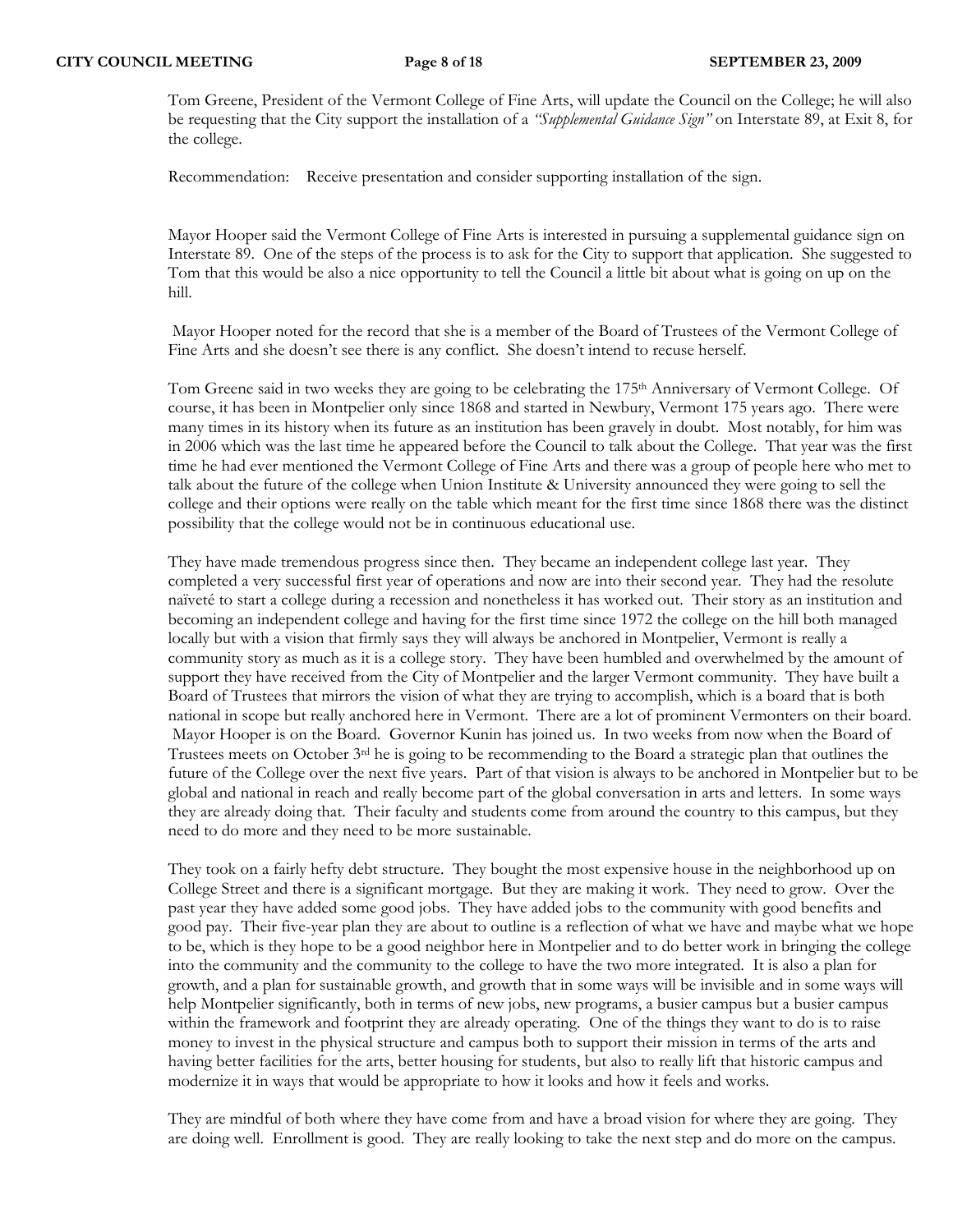He would be happy to hear any feedback of what they can do better and what they have done well.

Council Member Sherman said the Wood Art Gallery that is at the Vermont College of Fine Arts had an incredible opening about ten days ago. She has never seen it so full and it was truly a major cultural event. She also understands there is a history of the college being prepared and there is a lot of archival work going on.

Mr. Greene said on October 3rd and 4th they are doing a 175th Anniversary celebration. There are a number of events going on that day, some for the community and among those is a presentation on the history of Vermont College by Michael Sherman.

Council Member Sheridan thanked him for the vision of wanting to keep it here. He is speaking for his father who is a 1948 graduate of Vermont College.

Mr. Greene said one of the things they are going to do this year on the celebration weekend is they will have a Board of Trustees meeting and they are mixing the old and the new. They are very conscious of the past and bringing together graduates of Vermont Junior College, Vermont College who have a specific Board of Trustees that works for the alumni of that group who are vested in the campus and the future. They are pleased about the college continuing that legacy. They are going to bring their Board of Trustees together with their board for a dinner and a chance to bring the past and future together at once which should be interesting.

Mayor Hooper said they have all noted the commitment of the College to become more a part of the community and it began probably before the college even owned the property with the Farmer's Market up there. It has just been clear through the actions that the Vermont College of Fine Arts has taken over time that it really has a deep commitment to bringing the community into the College and the College out to the community. It is fabulous to see the soccer teams that are playing up there thanks to the College. There is an extraordinary level of activity there. It just seems brighter than it has been for a long period of time.

Mr. Greene said the highway sign is something they have been thinking about for awhile and what it means to have a sign on the highway. He was requesting that the Council support the idea of Vermont College of Fine Arts becoming the supplemental highway signage. They are currently the only college located off the interstate not currently upon the Interstate. Under the federal regulations is that higher education institution takes a priority in highway signage, and he thinks there is a fine argument to be made for that. There are two sides of the argument for Montpelier. One is that it is very helpful for the College to be recognized there, but it is also helpful for Montpelier to be recognized for having a college. If you drive up Interstate 91 and Interstate 89, there is Marlboro College, School for International Training, Goddard College at Exit 6, Norwich University at Exit 5, Vermont Technical College at Exit 4, and Montpelier which has a burgeoning fine arts higher education institution is not recognized. The requirements of the federal regulations as they have been explained to him require that you be a nonprofit institution so an institution like NECI would not be eligible because they are a for profit college, and that you be also a single destination place and not a branch campus. In that case they are for all intents and purposes the only higher education institution solely located in Montpelier, Vermont. They are the only nonprofit. His request is that the Council make a statement of support on behalf of them for their application to the Commerce Department to support a supplemental traffic sign.

Motion was made by Council Member Sheridan, seconded by Council Member Sherman that Council provide a letter of support for the installation of a supplemental traffic sign for the Vermont College of Fine Arts.

Council Member Weiss said at one time the Department of Transportation had a daily visit number. It isn't written here. Has that come up in any of their discussions? That became a competitive matter if there were two or more institutions. The one that had the highest number of daily visits was selected.

Mr. Greene said his understanding of that is that entire metric has shifted. That is when they included for profit institutions. NECI used to be on the highway. Morse Farm probably has the most visits in Central Vermont. The way the regulations have moved you have to be a nonprofit. There is a list of possibilities for what gets the highest priority and higher education leads that list.

Mayor Hooper said one of the things to know is that there are limitations on the amount of verbiage that can be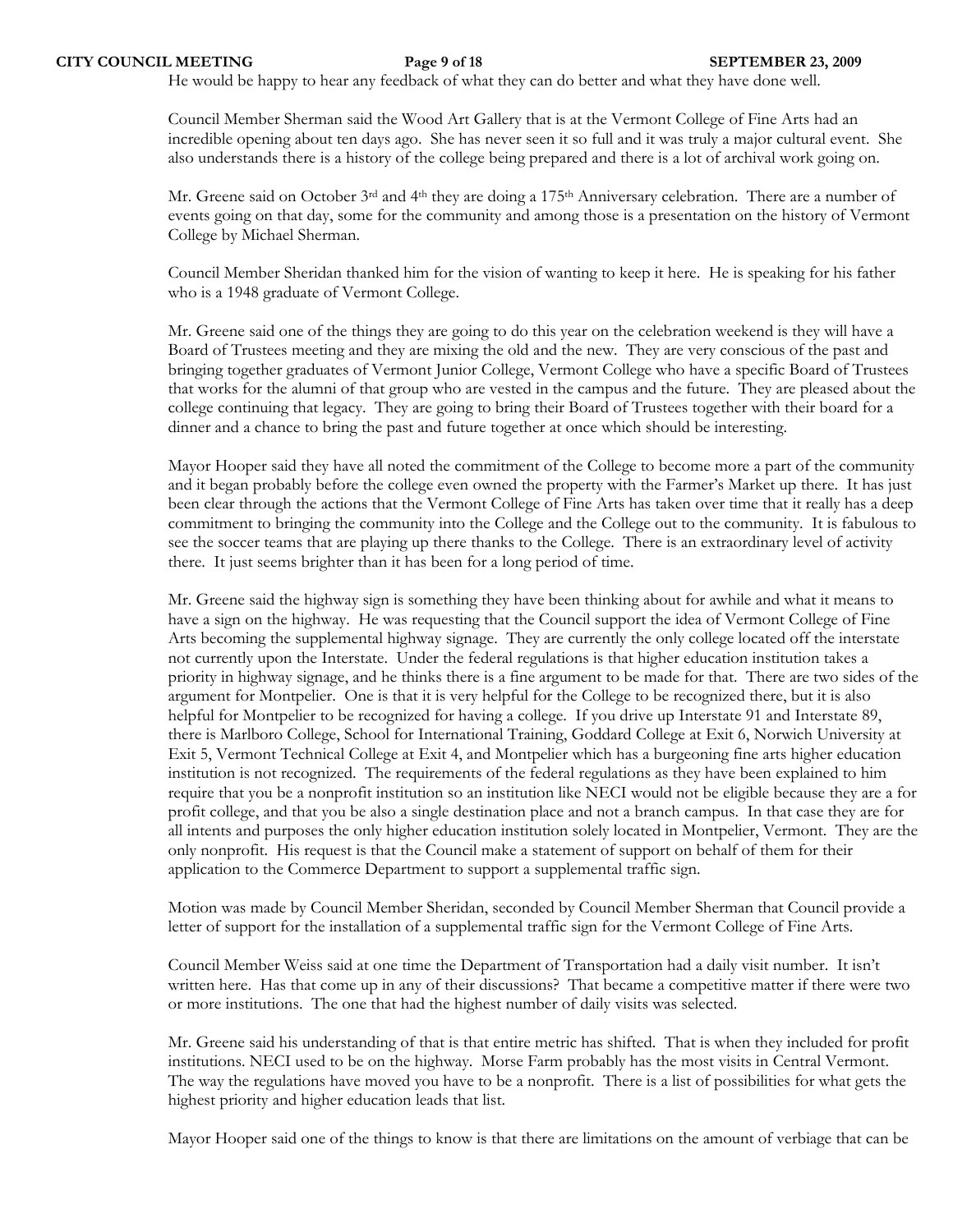### **CITY COUNCIL MEETING Page 10 of 18 SEPTEMBER 23, 2009**

on the sign. There is the possibility that the current supplemental guidance sign that says "Welcome to Montpelier" in French would come down because that is the extra sign up there. The whole issue of signage on the Interstate is one of the hot topics. She was trying to find out who recommended that sign be up there and it turns out it was just a former city manager of Montpelier. This was an issue for Ryan Cotton who thought we should be welcoming Canadian visitors into the city. This was an initiated by Ann Cummings, a former Mayor, and Ryan Cotton.

Mr. Greene said there are four green signs allowed between one mile and the exit, and three of them are essentially spoken for because one says Montpelier – 1 mile, another says Montpelier –  $\frac{1}{2}$  mile, and one says Montpelier. There is allowance under federal guidelines on a highway for a fourth sign, and that is where this sign

would go, which is similar to the one you see on Exit 5 which says Norwich University.

Council Member Hooper asked if he needed additional signage within the municipality.

Mr. Greene said there are also strict rules about that as well. They are allowed one additional sign, which is another step they are going to take. That is the old Vermont College on East State Street at the entrance. It will now say Vermont College of Fine Arts. Goddard College couldn't get a sign on Exit 8 so they settled for Exit 7.

Mayor Hooper called for a vote on the motion. The vote was 6-0, motion carried unanimously.

09-240. Central Vermont Regional Planning Commission Update. V.A.

Montpelier Planning Commissioner David Borgendale is also the City's representative to the Central Vermont Regional Planning Commission; he will be providing Council with an update on the CVRPC's activity and current issues.

Recommendation: Receive update; opportunity for discussion; possible direction to Mr. Borgendale and/or staff.

David Borgendale, Montpelier Planning Commission member and Montpelier's representative to the Central Vermont Regional Planning Commission, appeared before City Council to provide an update on the current issues. There is an Act 250 Committee of the Regional Planning Commission that reviews and decides what the RPC's position is on any Act 250 permit application. When the Sabin's Pasture Master Plan came up there ended up being some problems because what the Regional Planning Commission is supposed to do is say the application before Act 250 complies with the Master Plan or it doesn't. There were some members of the review committee that didn't like what Montpelier was doing in terms of having a permitted conservation area within the plan and attempted to qualify the opinion as to whether or not the application complied with the regional plan or not. He said they convinced them to change their minds. On their letter of support they said it complies with the regional plan.

Their last meeting consisted of a presentation and the approval of the prior meeting's minutes.

The annual planning grants are basically on hold because of problems with legislative funding. The biggest decision right now is that there is a bunch of stimulus money that is available for energy efficiency and conservation block grants. The way the legislation was written on this is that the money is supposed to be administered through counties. Since Vermont doesn't have county government at that level it appeared the state wasn't going to get any of that money. Recently there was an appeal to the Department of Energy about this and they decided that if the counties designated the Central Vermont Regional Planning Commission as the administrator for the block grants that we were eligible. That was appealed by the Regional Planning Commission and the administrative ruling was that we are eligible for that money. Because the Legislature ruled that this was a problem there was some of the state money that was allocated from the state that was granted to the regional planning commissions as well. That amount of money was approximately \$80,000. There is a considerable amount of money coming under this program to the region and they are deciding how it should be distributed and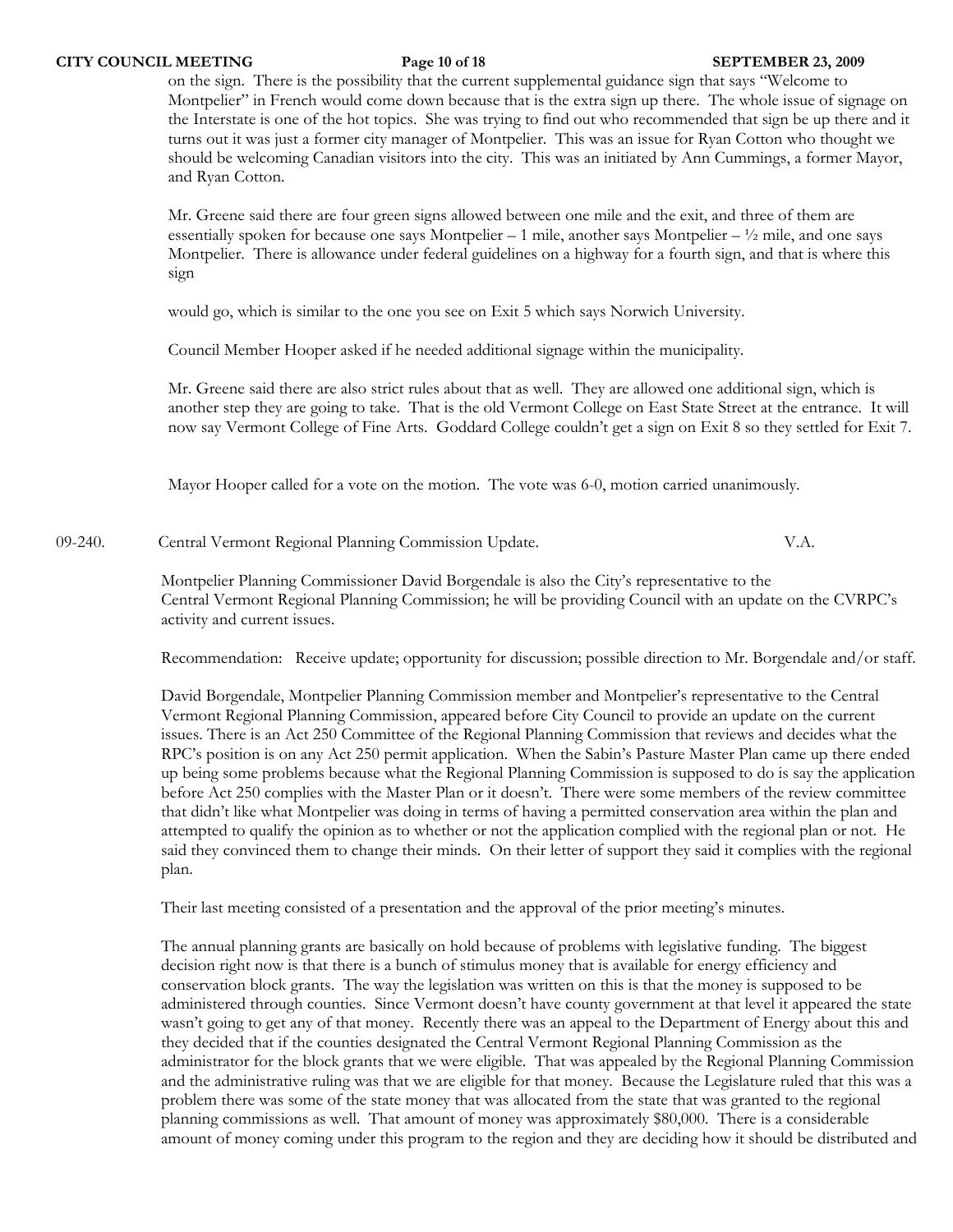for what purpose. The staff recommendation was to use the money to study the feasibility of generating power through water distribution lines. He could use some guidance from the Council as to what we should be spending this money on.

Mayor Hooper suggested clean energy assessment districts. Montpelier and East Montpelier are looking at this and there may be a handful of other communities within the RPC area that are interested in clean energy assessment districts. There is work involved in putting this together. One of the things people are thinking about with clean energy assessment districts is we could set up a loan program that would accomplish the same thing. She would consider putting some money toward either a loan program or setting up a clean energy assessment district that could encompass multiple municipalities to help property owners with the installation of alternative energy systems.

Mr. Borgendale said the types of projects that are eligible and the regulations are really confusing. It's not clear exactly how the planning works or whether or not implementation is covered.

Council Member Weiss asked if there was a connection with a presentation made at a previous meeting from the Montpelier Energy Group and could any of the money discussed here be used with that connection.

Mayor Hooper suggested they should also look at the outline of an energy plan in terms of what the city's interests were. She noted one of them is the clean energy assessment district. They also talked some about alternative transportation.

Council Member Hooper said he wass curious what the boundaries of the Regional Planning Commission are. What towns are members?

Mr. Borgendale said it is all of Washington County and a small portion of Orange County, which are Williamstown, Orange and Washington.

Council Member Sherman said they often talk about a shuttle system and remote parking. It might be nice to have a study of those possibilities.

Mr. Borgendale said transportation planning is covered by these grants. Certainly, transportation planning that leads to energy savings is included.

Mayor Hooper said she wonders if in Montpelier they need planning or if they need implementation.

Council Member Sherman said there is also the issue of the intersection of Barre Street and Main Street which is a crux of several problems as we look for what to do with a bike path and how to handle the traffic and safety situation. Some investigation of options and how to deal with the railroad and the bike crossing needs to be addressed.

Mayor Hooper said that is important in terms of development of a number of properties in the city.

Mr. Borgendale said he believes very strongly that we need a lot more regional cooperation and moving towards more regional services in this part of Vermont. He thinks it is a problem throughout Vermont. In enVision Montpelier they are making a strong statement that Montpelier wants to work toward a great deal of this sort of cooperation. His sense is that the Regional Planning Commission really isn't doing very much in that area. It seems that since Montpelier is making that kind of commitment in its enVision process that we should be asking much more of the RPC in coordinating, planning and advocating for this.

Council Member Golonka said they are holding their first regionalization planning panel tomorrow night which was convened by the Chamber of Commerce. Their initial agenda is quite ambitious.

Mayor Hooper asked what Mr. Borgendale would suggest the Council do.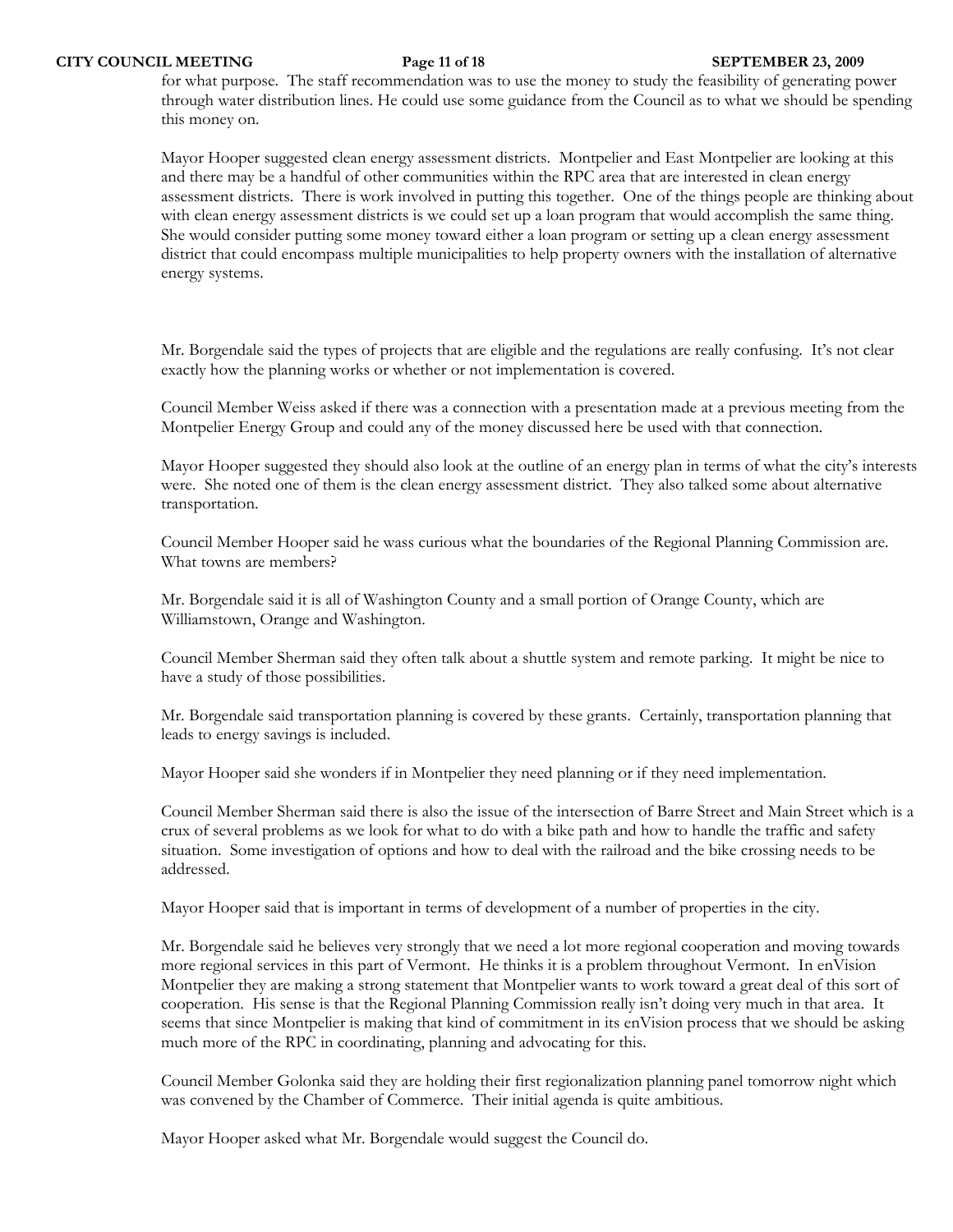Mr. Borgendale said he senses there are some governance issues on the Commission as well. It is one town/one vote which means the Commission tends to be dominated to a large extent by smaller communities. Orange has as much of a vote as Montpelier and Barre City, but the dues are based by population.

City Manager Fraser said the city actually went to court over that once. They were demanding either flat dues or weighted votes. The city lost.

Mr. Borgendale said it might be a good idea to look at the governance structure of the RPC to look for more proportional representation. He has some experience doing some work with another regional organization in Chittenden County when they did exactly that, which is to make the votes on the commission proportional.

City Manager Fraser said that is how the Solid Waste District works.

Mr. Borgendale said it should be covered by the same legal principles as resulted in the requirement that the Legislature be made proportional to population as opposed to each town. He is interested in pursuing this but would like some guidance from the Council.

City Manager Fraser said the court case happened about 14 or 15 years ago. Basically, the argument was one person/one vote. The decision swung on the fact that it isn't a required membership. The city then pushed for that reason. How does the Regional Commission measure the services in the community? Do they have any way of getting any kind of feedback? Is there feedback from member communities about the level of service they receive and feedback about the quality of service they receive? He sits on the State Downtown Board and sees applications come in from around the state, and in almost every other region there is a huge amount of assistance coming from regional planning. There is a sense they are really used to working as partners and there is a lot of communication between them; there is a common relationship there. Whenever somebody from our region is in there for an application there is no one from the RPC there. He wonders what the RPC does to measure that and review it.

Mr. Borgendale said not a whole lot because the issue has never come up at the meetings of the Commission as a whole. His understanding was that the Executive Committee was doing some of this. He is now on the Executive Committee and they haven't met. They have not addressed that issue yet.

Council Member Weiss suggested that they invite Susan Sinclair to attend a meeting.

City Manager Fraser said with the Carr Lot stuff they have been extremely helpful with the grants from the EPA.

Mr. Borgendale said they did a lot of work in terms of figuring out what needed to be done with ordinances for the floodplain regulations.

City Manager Fraser said he thinks they need to receive some customer feedback and public relations.

Mayor Hooper said part of the message is the city feels somewhat out of sync with what is going on there and the Council would appreciate knowing more and understanding better how they can be serving our community.

Planning Director Hallsmith said the legal basis around the loss of the lawsuit may have changed with Act 200. All of the requirements around regional and local planning may well have changed our relationship to them enough so that the constitutional requirement of one person/one vote might apply more.

Mr. Borgendale said what is concerning him more is the public policy issue.

Mayor Hooper asked Council Members if they wanted to invite Susan Sinclair to attend a meeting or have David carry these messages back to the RPC.

Council Member Sherman replied both.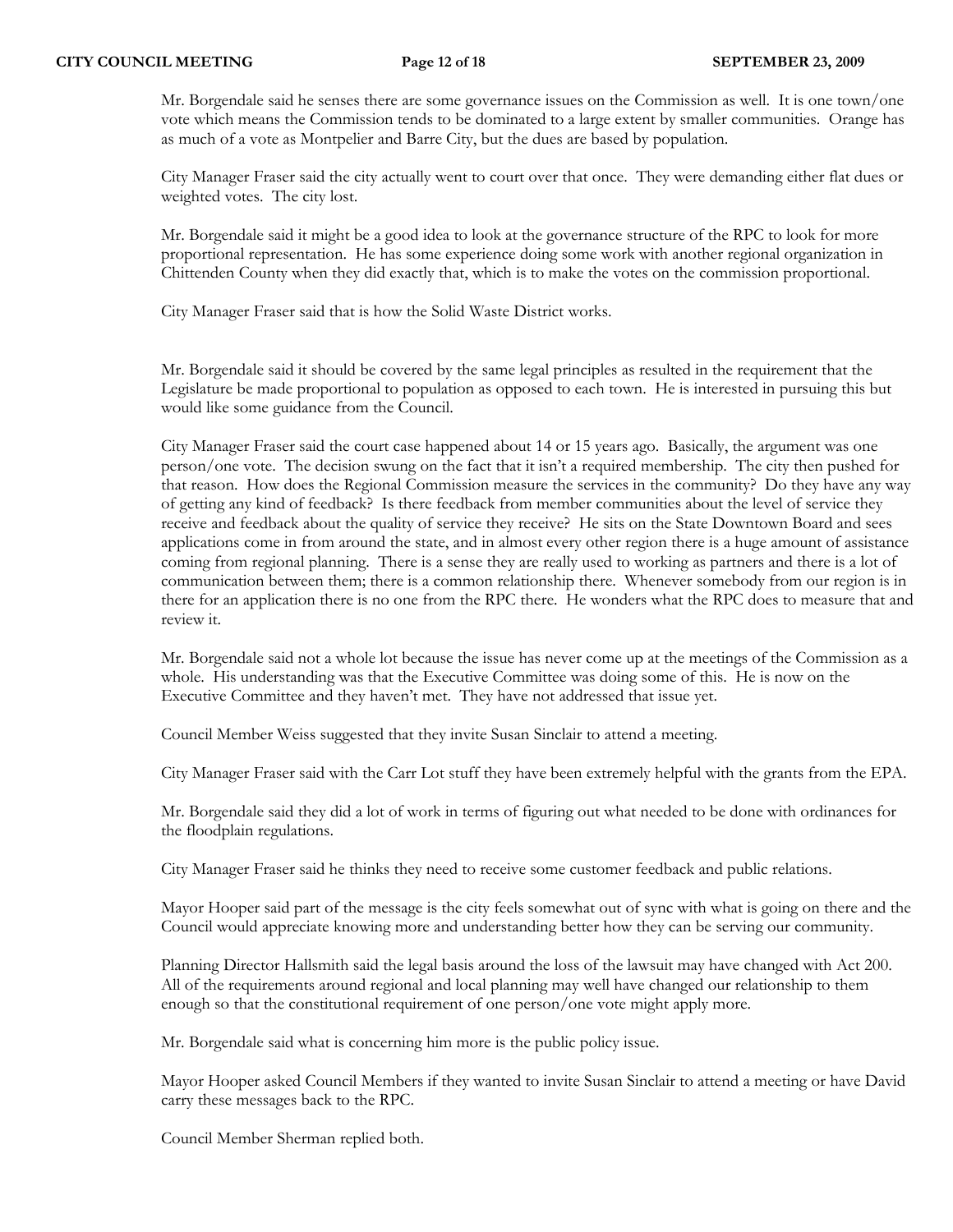Mayor Hooper said regionalization is heavily talked about in the enVision plan which honors the citizens of this area and it would feel great if the regional community were equally supportive of that notion. One thing she has been thinking about is the regionalization of services. They have talked about emergency services. She is also interested in water supply. She would think that the Regional Planning Commission would be taking an interest in weighing in on policy issues around regionalizing water supplies rather than encouraging individual municipalities to be developing their own individual water supplies and competing with each other and as a result double spending state money. We just heard from the Vermont College of Fine Arts requesting they get a sign up on the Interstate and one of the stops to accomplishing that is with the Regional Planning Commission. The City Council would request that the Regional Planning Commission support the application.

09-241. Discussion regarding preparation for the upcoming FY 2011 Budget.

Recommendation: Review Budget Schedule and discuss process.

City Manager Fraser said this is the very beginning of the long budget process. We drafted a questionnaire to see if

the Council wanted to make changes. The general issues tonight are if the questions are okay or do we want to change them all and finally what to do with the outside agencies.

Finance Director Gallup said if they were in the budget last year and they don't increase but if you want an increase they have to petition and it all goes out.

Finance Director Gallup said they have Friends of the Winooski who are interested in petitioning this year. They are a  $$501(c)(3)$  organization. Vermont Cross Trails is something they will hear about in the capital plan, but they have been talking about \$25,000 and we told them they need to do a ballot item. The Council will have to decide if they want them to petition or not. They came on the capital plan instead of the outside agency list.

City Manager Fraser said there was discussion last year about the Library. We put our own Senior Center's budget request out on the ballot. We put our own Recreation Department out on the ballot in its entirety. Those are budgets which city officials have some control and review over and still monitor. We have a member on their Board but this Council has no control over how the Library budget is maintained. We argue back and forth about it. He feels they have taken on ownership of a budget that really isn't our's. The Cemetery Commission is on the ballot. Why wouldn't the Library be on its own for whatever number they want to request. The city should stop having this power struggle with the Library with what is in or out of our budget and say it is between them and the voters. His recommendation is to tell the Library to put their request on the ballot and the Council can decide whether to put it directly on the ballot or have them petition.

Council Member Golonka said they just had their first Library Board meeting last week. There was some discussion with regards to this funding formula we could come up with. Before we make a decision on it, do we want to hear them out?

City Manager Fraser said that would probably be wise.

Mayor Hooper said we should invite them and hear what they want to say.

City Manager Fraser said the Council's issue with the funding formula is that it has been inequitable to the City of Montpelier.

Council Member Golonka said his fear is it will go in for much higher than what we are asking here.

Mayor Hooper said they did make a commitment to the Council that they wouldn't raise it more than the CPI. There is a desire the Council speak with the Library and tell them we are going to put them on the ballot. Nothing is going in the budget. Do we want them to come in to see the City Council as a whole or do we want to have a smaller group have a conversation with them. They had asked they have this conversation with us, and her sense it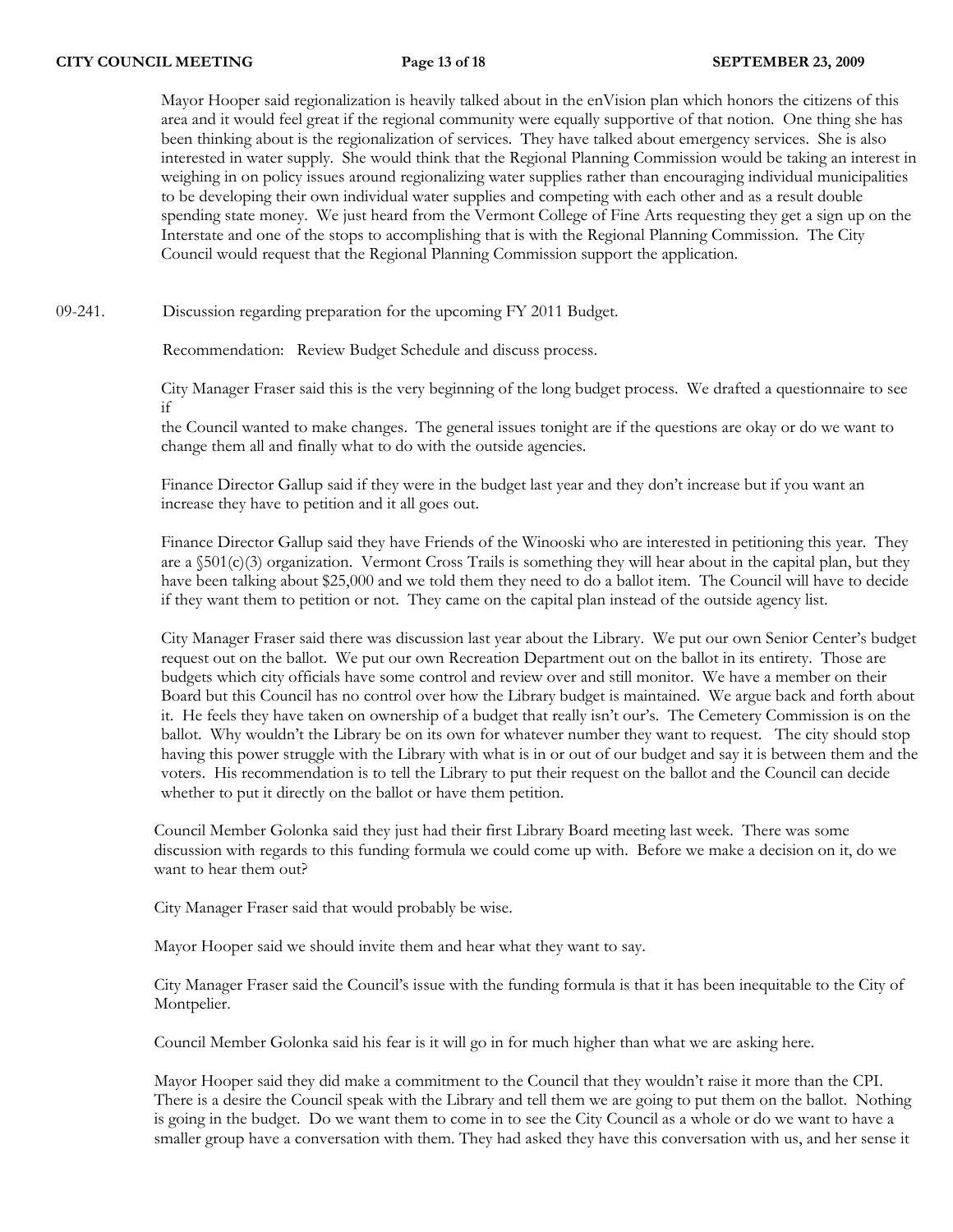is with a smaller group.

Council Members Sherman and Weiss said it was fine with them not to have them all.

Mayor Hooper said they have a plan for the outside agencies and for the Library.

Council Member Sherman said this is somewhat confusing. The first sentence is about new requests from outside agencies that didn't receive voter approval before. Part B is continuing requests from outside service agencies that received voter approval. It's not new agencies but new requests.

Council Member Weiss said the citizens vote on the municipal budget. Then, they have all of these additional requests. Suppose the requests are approved and the budget is defeated. What happens?

City Manager Fraser said we revote the budget but the requests have passed unless they get reconsidered. For example, a couple of years ago the City of Barre's municipal budget was defeated but the voters actually passed \$200,000 for paving roads. That money was appropriated but the overall city operating budget had to be re-voted.

Mayor Hooper said one of the other questions they need to consider is the questionnaire. She feels very strongly they should fill out the questionnaire. She finds it useful to have the written documentation. Everybody filled it out last year. If they want to suggest changes to it that would be appropriate.

Finance Director Gallup said she left less space for comments.

City Manager Fraser said the schedule is basically laid out the same basic way they have done for the last few years. The way the calendar falls we would be scheduled for a council meeting on November 11, which is Veteran's Day. The following meeting is Thanksgiving so they could move the November 25<sup>th</sup> meeting back to November 18, 2009. They are still talking about having the Saturday budget review. The date scheduled for the Saturday budget meeting is December 5, 2009 from 9:00 A.M. to 3:00 P.M. Mayor Hooper had a conflict and this date was changed to December 12, 2009.

City Manager Fraser said he would note for the record that Council Member Weiss noted that we had Friday, March 26<sup>th</sup> as notifying the outside agencies. He observed that because there is a 30-day filing of a petition that we should wait until March 30<sup>th</sup> before filing so they will change that date.

Mayor Hooper said some of the questions she had in her mind that it would be useful to have answers to in order to begin the budget discussion. The Revenue Committee made some recommendations with regards to revenue functions. We should decide which of those we can follow up.

Finance Director Gallup said she would progress with what she knows and they might change her numbers. There was a fee question. It talked about the business tax. One of the other things discussed was the notion of outsourcing and Bill needs to talk to the Council about what that means because of the revenue implications on that.

Council Member Weiss said there was also the potential of a management study to see if we could take a look at the internal workings of city government and if there could be any potential savings there, and we would need some money to pay for that.

Mayor Hooper said they as a Council need to have an additional discussion about what their intention is with that suggestion. Whether or not they want to hire somebody or other successful processes the city has done. These sound like agenda items sooner rather than later. One of the things she is concerned about is what percent our capital budget is of the overall city budget. It is clearly diminishing.

Finance Director Gallup inquired whether she was talking about all funds or just the general fund.

Mayor Hooper said she is asking because she is concerned we are not keeping the capital budget where it needs to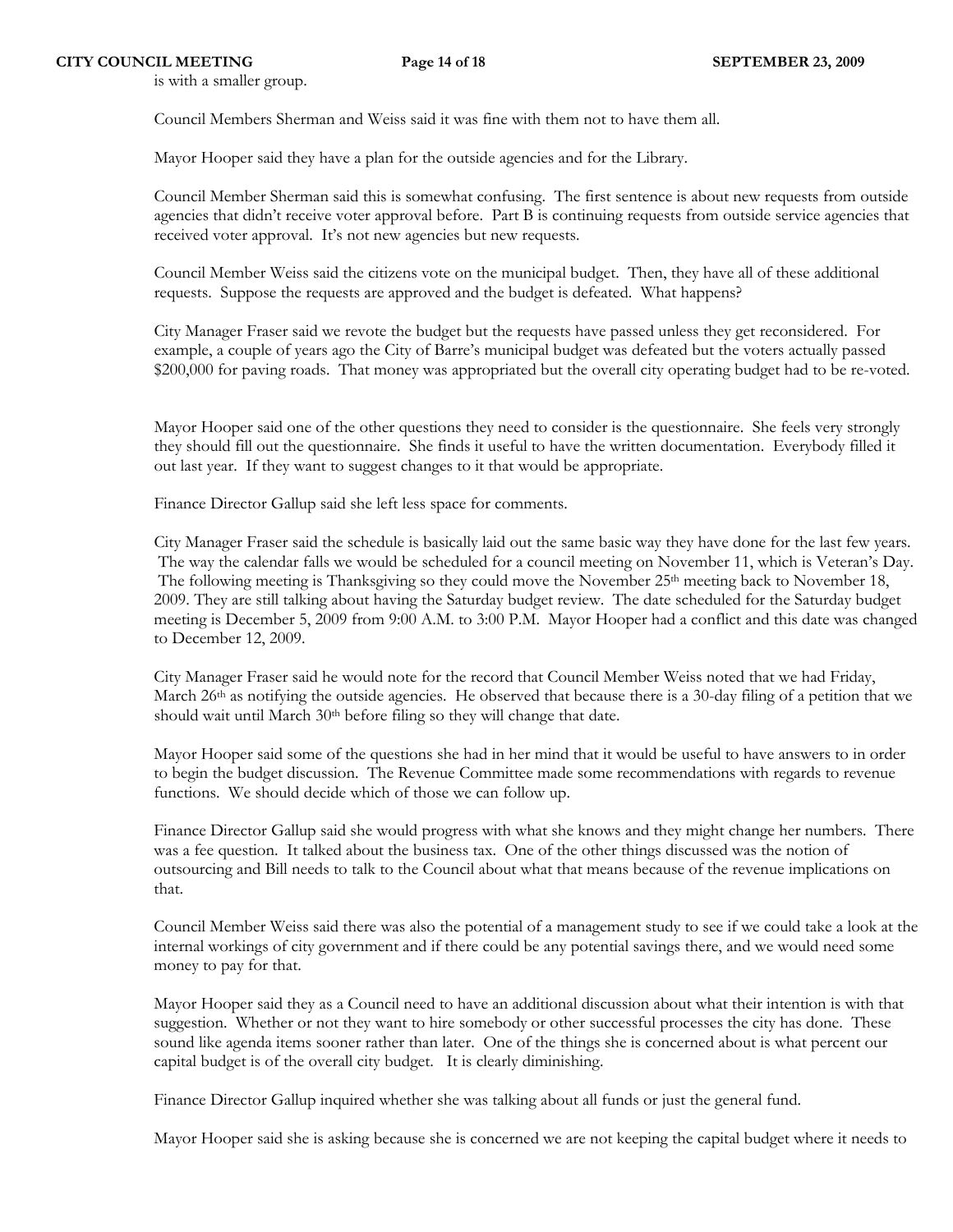Council Member Hooper asked what was the status of the employee led insurance investigation.

Finance Director Gallup said they saw the memo that went out. They are bringing in a consultant to help us design something. The League of Cities and Towns has recently said they are going to start talking about the increases. The happy news is they are smaller than what we had first anticipated. The medical trend in Vermont is 13%. It appears it will be quite a bit lower. That's just a new twist. We are going to hire a consultant because we have gotten to the point we have so much information from the three major vendors, talked to two brokers, and one of the brokers has offered to be a consultant. Cigna is only available through the League so a broker can't get a Cigna price for us. We need a consultant because our different unions have specific questions. It is very complicated when you do an HRA (health reimbursement account). There are so many ways to structure it.

City Manager Fraser said they have enrollment for health plans on January 1 so this needs to be in place.

Finance Director Gallup said they have come a long way towards being able to understand what is out there. There needs to be a lot of education and we need somebody who can present the plan.

Mayor Hooper said it is great news that rates are likely to come in lower than they had anticipated but that doesn't take the pressure off. An additional item on her list is the 100th Anniversary of City Hall. She would like to fix up the front entrance and the lobby area. She would like to have a sign on City Hall up at the top that says City Hall and not some PVC pipe that says it is Lost Nation Theater. It's all part of the capital plan. Alan Weiss for his entire tenure with the Council has been asking that we consider joining the Central Vermont Chamber of Commerce. She would also like to suggest considering joining the Vermont Businesses for Social Responsibility. They are two similar organizations in terms of what they offer their membership. She would suggest we hear a presentation from both groups and we should know what the dues are.

Another thing we keep talking about wanting to do something about is issues associated with parking, and we don't have a plan for that. If we are going to do something in this budget year we need to have a plan. If we don't do something sooner it will be 2012 before we can talk about this. Perhaps they could have an agenda item to discuss parking issues.

## 09-242 Reports by City Council.

Council Member Golonka reported there was a regionalization committee meeting tomorrow at the Chamber of Commerce Office. He and Jim Sheridan are attending.

Council Member Sherman reported that at 3:00 P.M. today the Greyhound bus pulled up in front of City Hall. Ten people disembarked. Four people sitting on benches embarked. The bus was here and gone in about 5 minutes. One of the people who disembarked was immediately picked up by a waiting car at the side of City Hall. Within 10 minutes the bus from Boston pulled up and several people got off and others got on, and it happened very smoothly.

Council Member Sheridan said he is going to put together a DVD of the pictures.

## 09-243. Mayor's Report:

The Montpelier Alive Design Committee organized a walk about of people with different interests in how the streets and sidewalks in downtown Montpelier are working. One of the nice things that already had happened was that Suzanne Eikenberry has been in touch with the merchants about the sandwich boards and making sure folks can walk around. One of the things they observed is that there is an abundance of newspaper and advertising flyer boxes, half of which appear to be abandoned. Two are in really rough shape and should go to the dump and there were others that just were not in use and seemed to be associated with businesses that don't exist any longer. She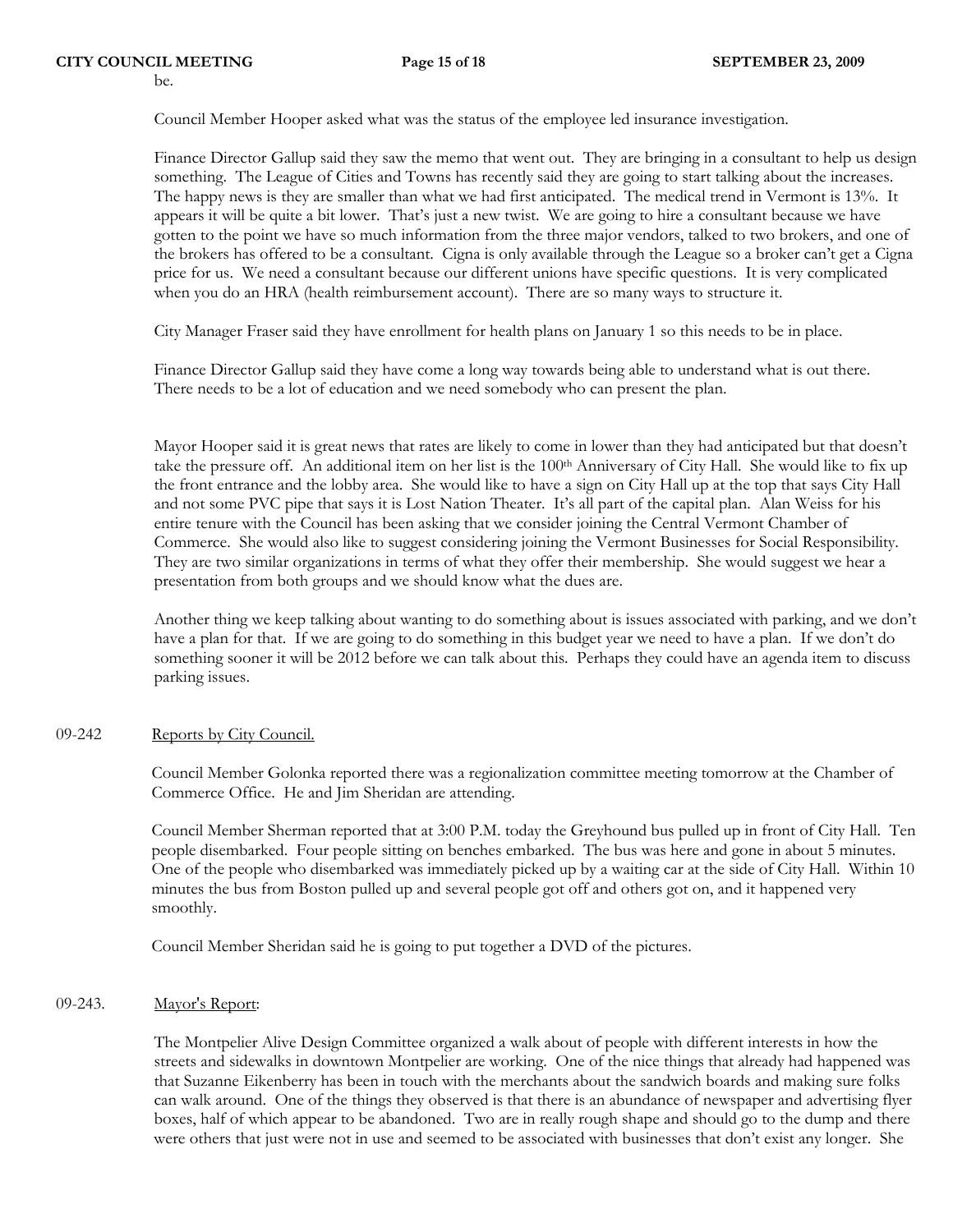would like the Council to figure out a process for managing where they are. Right now newspaper vendors just put them down.

Council Member Weiss said if they are going to look into newspapers could they also spend a little time reviewing the ordinance regarding the food vendors.

Mayor Hooper said that was a large part of the reason they engaged in the walk about and she believes there will be some recommendations from the Design Committee as to how that ought to be managed. They just assumed they needed to write an ordinance for the newspaper vendors. She would suggest they need not to allow at all advertising circulars. She has no idea why they allow public property to be used by real estate vendors.

Mayor Hooper said she has a deep concern about the loss of state employees on our community and the effect of people losing their jobs. She is reminded that in past years when they thought they were going to lose a major employer with 200 or 300 employees the city did everything they could to try to figure out how to retain that employer in the city. Yet they are seeing attrition on the same order just in Montpelier let alone in Central Vermont, and it is clearly affecting our retail businesses. She thinks there are good arguments about secondary effects on the rest of the community. She as Mayor is going to write to the Governor and express concern about the affect of the layoffs on our community. She asked if members of the Council would be willing to join her in expressing concern about that. She doesn't know if they want to do that formally as a Council or if they just want

to add their names to a letter she will write. She has heard from legislators that it would be helpful to express that point of view. She believes the City of Barre will be talking about this at their next meeting.

Mayor Hooper reported there is an enVision meeting coming up on September 30<sup>th</sup> that Council Members need to attend. The document says that in January 2009 we had 9% unemployment in the Barre-Montpelier area and the only labor market that a higher unemployment rate than the Barre-Montpelier area was Newport. This shocked her. Traditionally, we are one of the high employment areas. Subsequently, the unemployment rate has fallen. This really hurts.

## 09-244. Report by the City Clerk-Treasurer:

City Clerk-Treasurer Hoyt had nothing to report this evening.

### 09-245. Status Reports by the City Manager.

City Manager Fraser thanked the Council for the opportunity to attend the ICMA Conference last week. One topic was on shared services. Many of the conversations, particularly with the follow-up with the Vermont session, were very similar to conversations they are having around the table tonight with the Council about how people are dealing with these. One personal highlight for him was getting to talk directly with people from the National Citizens Survey, who were there as exhibitors. It is worth saying they commented that our return rate was much higher than what they expected or typically see. Our citizens are interested and concerned and he was proud of everybody to hear that. We should receive a nice representative sample. The data collection actually ends today. Interestingly enough, the way the system works is you mail out these postcards and then the survey comes. One of the reasons for the postcard is to notify people they are getting a survey but the other is to proof the addresses. The postcards that get returned they find out whose addresses are wrong. They sent 1,200 postcards and surveys and only 69 were returned for incoreect addresses. It was a very accurate data base. They should be receiving the results by the end of October. It was helpful for him to hear the presentation they gave and the other communities which have done that. They talked about how they used the information and how they released the information to the public so people could digest it.

The web site is going live next Wednesday, September  $30<sup>th</sup>$ . There was a staff meeting this morning and he thinks most people realize that next week is actually going to happen. It will give us a lot more capability for a lot of things. There will be much greater flexibility to bring documents up and getting information out to people for interaction.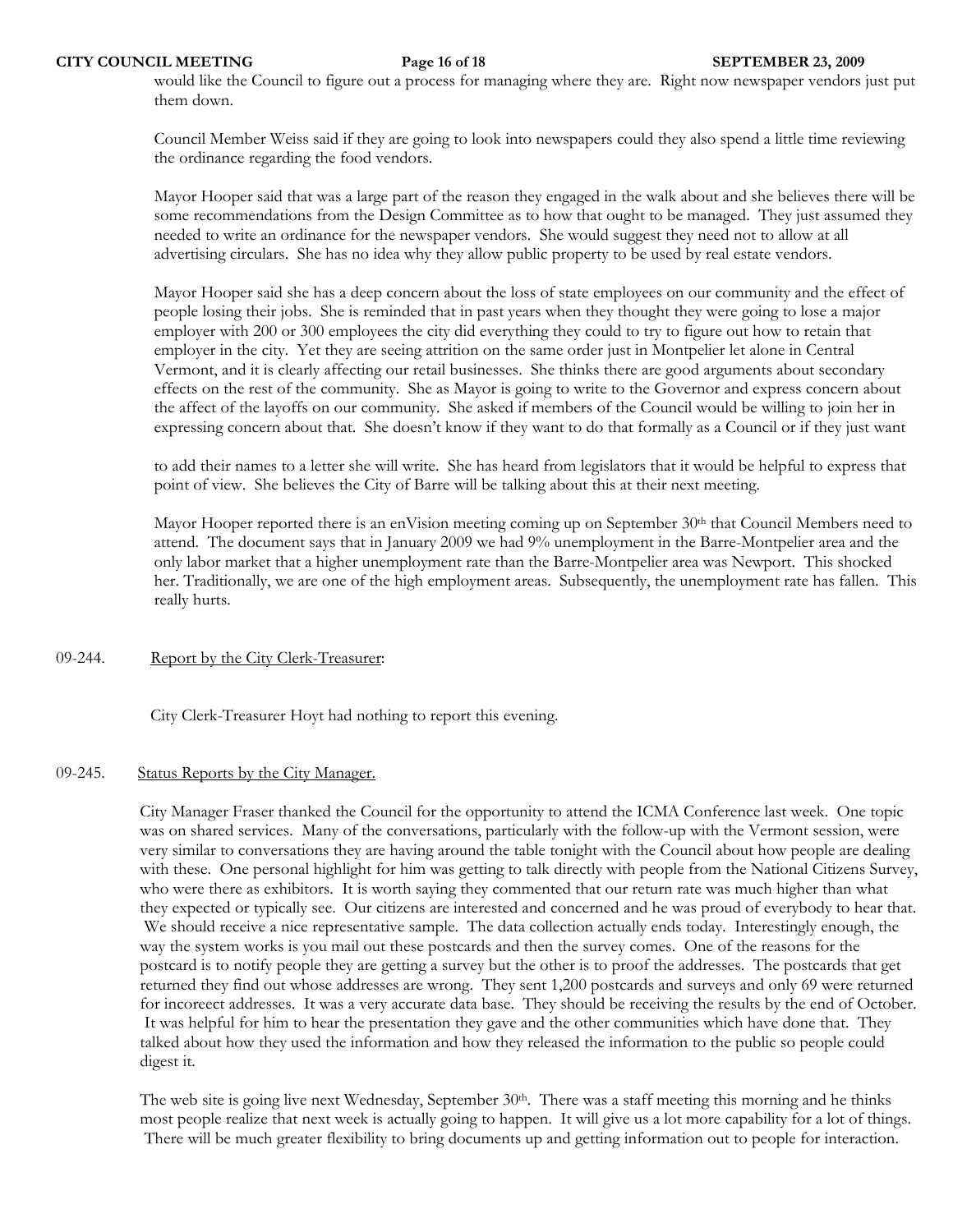This relates to the survey. The National Citizens Survey has collected all of their own and keeps the national data base the best they can. They did a correlation study of the services that were the most direct drivers to peoples' overall satisfaction. Where people that ranked their community as a high or good they looked at those specific services. Across the nation there were five clear drivers – schools, police, economic development and jobs, planning and public information. People feel like the government is telling them what is going on and it is transparent so they can get information and participate. They feel like they like their community. They will tell Montpelier what our drivers are and they may or may not match the national drivers. Statistically across the country those were the five key drivers for services. Investing in our web site and all of the other public outreach things we do will help.

Speaking about public information he met with vendors last week and they met with people this week who do agenda and minutes management technology. You set up the agenda on the web and people can click on it and get all of the backup documents. As minutes are created they go on the web site and become searchable by topic or links. You click on the agenda item you can get the documents and minutes or topic. They take the video feed from the cable and it goes with the agenda item. If you only wanted to hear about the bus station debate you click on the agenda item and can watch the discussion on that issue only. He has talked to a couple of places in New Hampshire and Maine with smaller towns and communities of our size and their citizens love it. He had shown it to Council Member Weiss and he loves it. With technology improvements we might be able reduce the need for extensive minutes they have now because people can see it themselves. It is up within a couple of hours after the meeting. The citizens will get a sense of the tone of voice and the nuances of the meeting. It is a very cool tool and not particularly expensive.

City Manager Fraser said on Monday the city's growth center application is going to be before the expanded Downtown Board. The process getting there was pretty contentious and passed as submitted and recommended by the advisory group on a 5 to 4 vote. The minority has made clear they intend to make their case to the full board. The meeting is Monday at noon at National Life if any Council Members wants to attend. The support would be great. He sits on the Board so he will not be able to vote or participate on this issue. They hope to have a special phone meeting with the Vermont League of Cities and Towns board to appoint an alternate so the League's vote won't be lost on this issue.

Council Member Hooper said a concern of the minority was that some of the zoning districts included was not conducive.

City Manager Fraser said it was too big. It has been the same minority in active groups that weighed in on Williston's, Bennington's and Colchester's application on very similar issues. They feel that the statute isn't being applied in the spirit but they do understand that it is being met in letter. They are fighting the application and he is sure they are going to go to seek legislative remedies. One of the things they were doing was to keep asking for more information and they weren't satisfied the application was complete. It was approved as submitted but narrowly.

Mayor Hooper said the specific concern is with the areas on River Street become after you leave the Pioneer Street Bridge intersection and as you go towards Berlin. That section needs smart growth principles of being more pedestrian oriented and it is seen as being more car based. Their view is that we should have drawn the line in that area. She doesn't know if they are continuing the argument about the Toy Town area near the Dairy Creme on the other side of town. One of the questions that may come up if there in fact continues to be division and if it looks as if the application were going to be voted down, which means we wouldn't have the growth center designation or the TIF to begin some of the work we want to do. She would recommend looking at a more collapsed area if it is clear we aren't going to receive approval rather than just saying no we'll just go home.

Planning Director Hallsmith said she would like to zero in on one of the issues they are objecting to, which is the 33% lot coverage maximum that is in that district. That came out of old zoning views that you needed to keep commercial areas away from residential uses. They tried to keep them with large lots around them. What she pointed out to the Board on numerous occasions is that area is built out. There isn't a lot of room for new development in a lot of the area we are talking about. It is redevelopment they are looking at and a few large parcels like Sabin's Pasture, which was really the driver for a lot of this so they could use the TIF and the growth center designation to help with the Sabin's Pasture project. There are a couple of other big parcels that they are hoping will be able to look